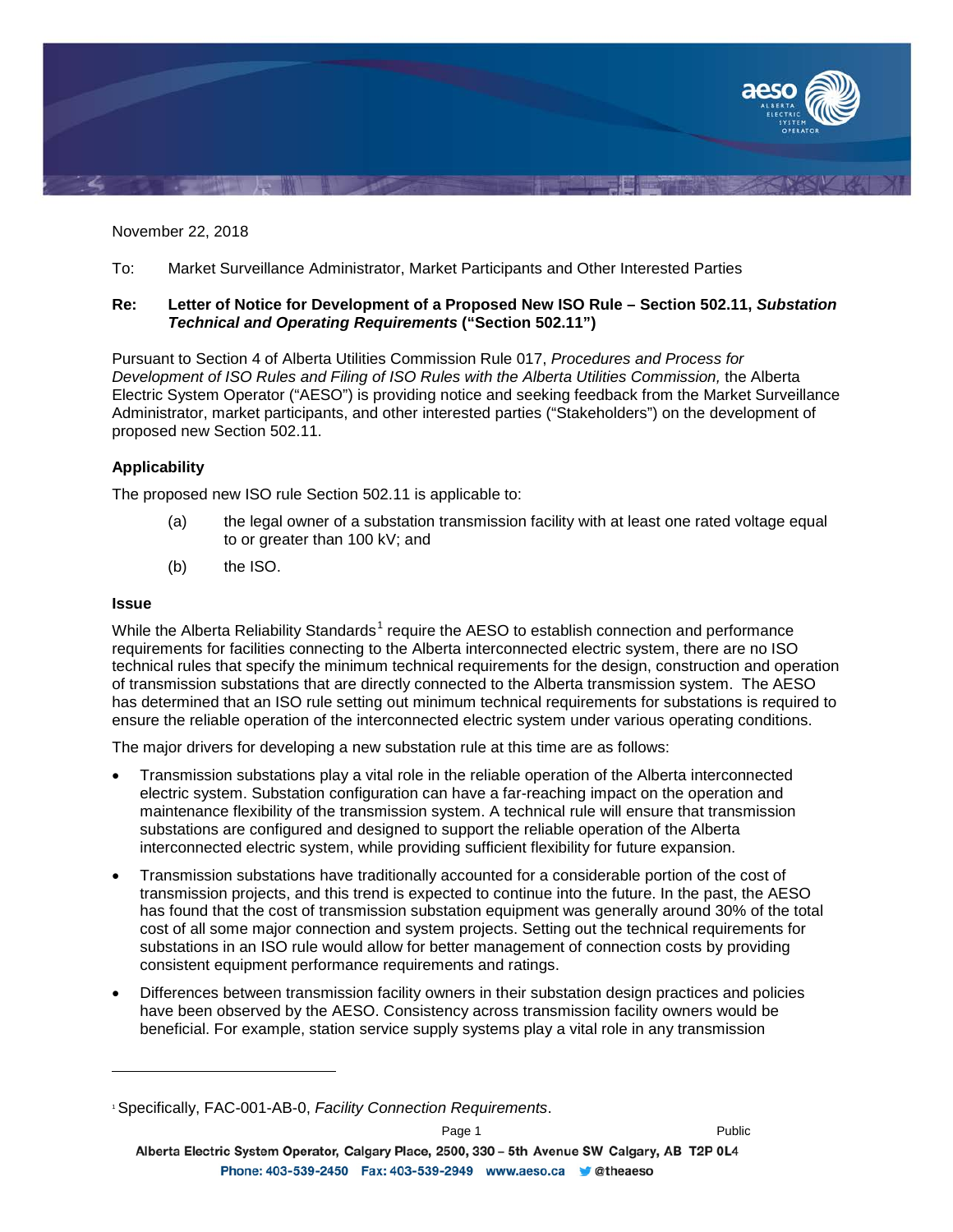

substation. Currently there is been no consistent minimum requirement for station service supply systems in Alberta.

- Currently, the AESO relies entirely on the functional specifications issued by the AESO to specify detailed transmission substation equipment requirements, on a project-by-project basis. A new rule would certainly reduce the level of detail in the functional specification.
- Pursuant to s.5 of the *Transmission Deficiency Regulation*, a market participant requesting system access service may, in certain circumstances, submit a proposal to the AESO for the construction and temporary operation of a transmission facility, which will ultimately be transferred to the incumbent transmission facility owner. A new rule would specify the relevant standards and minimum quantity and quality of equipment required for transmission substations to ensure consistent standards are applied by both the market participant requesting system access service and the incumbent transmission facility owner.

## **Objectives/Purpose**

Proposed new Section 502.11 will define the minimum technical requirements for the design, construction and operation of transmission substations and will apply to only to new transmission substations or new equipment installed at existing transmission substations undergoing substantial modifications.

#### **Consultation Completed to Date**

In July 2015, an industry workgroup comprised of subject matter experts from the major transmission facility owners and distribution facility owners was formed. The workgroup met eight times between August 2015 and March 2016 to identify, prioritize and discuss the issues and possible solutions related to the minimum technical requirements for future transmission substations.

| <b>Company Type</b> | Organization       |
|---------------------|--------------------|
| <b>ISO</b>          | <b>AESO</b>        |
| TFO / DFO           | AltaLink           |
|                     | <b>ATCO</b>        |
|                     | <b>ENMAX Power</b> |
|                     | <b>EPCOR</b>       |
|                     | FortisAlberta      |

Members of the workgroup included representatives from the following organizations:

As noted in the September 18, 2015 *Substation Rule 502.11 Workgroup Terms of Reference,* meeting notes from these workgroups will not be posted on the AESO website.

On November 25, 2016, the AESO published on its website a Discussion Paper that proposed the minimum technical requirements for substations to be included in proposed new Section 502.11. These requirements were largely derived from the workgroup discussions between August 2015 and March 2016 and through subsequent communications with workgroup members. In particular, the Discussion Paper addressed the following key areas:

- need to classify substations into "general" and "major", depending on their criticality;
- service conditions;
- grounding and insulation coordination;
- bus configuration:
- power transformers;
- station power supply systems;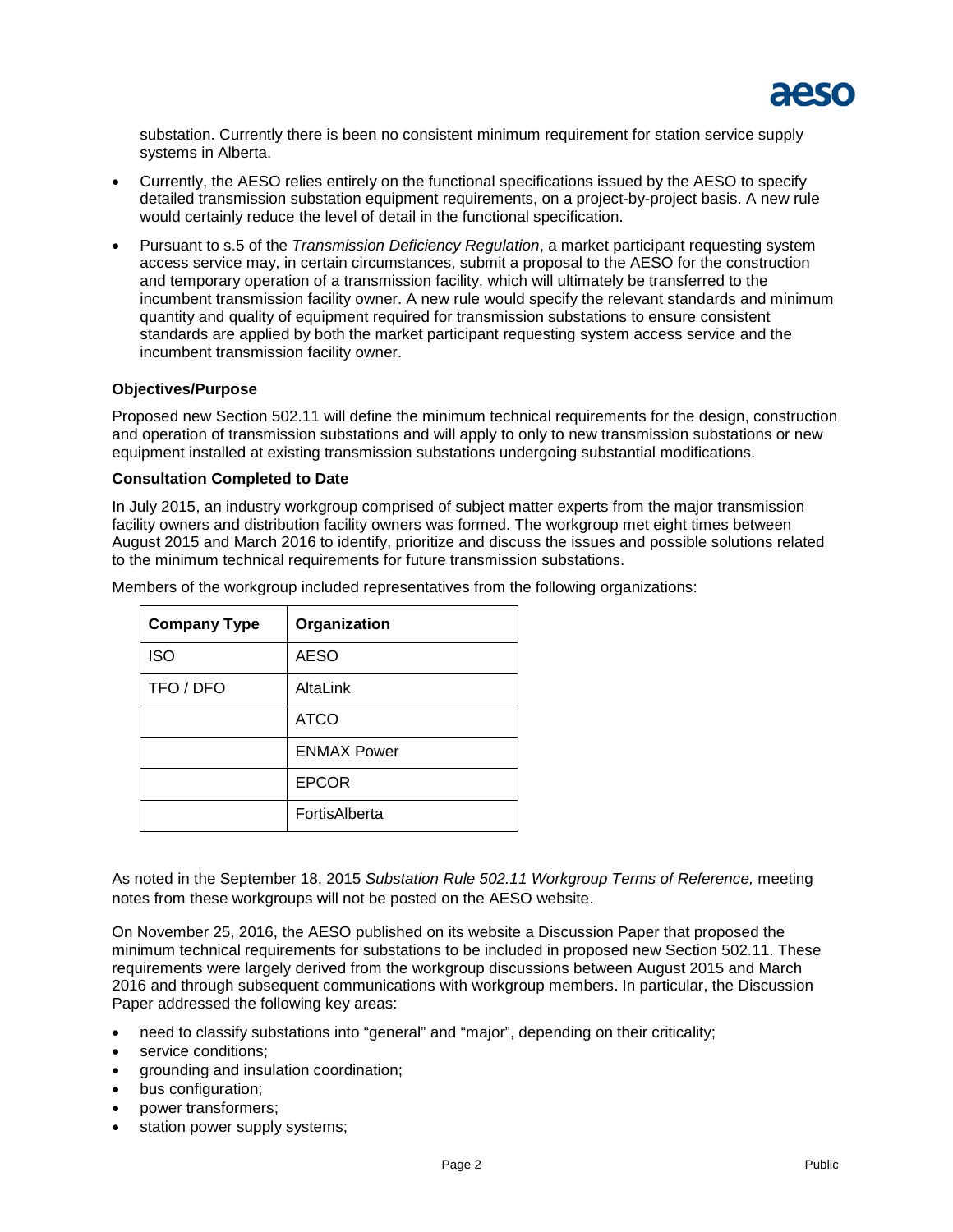

- circuit breakers; and
- reactive power compensation devices.

The AESO asked market participants and other interested parties to provide comments on whether the proposed requirements in the Discussion Paper reflect the minimum technical requirements for transmission projects involving new or modified transmission substations.

In mid-January 2017, the AESO received written comments on the Discussion Paper from AltaLink Management Ltd., ATCO Electric Ltd., Capital Power Corporation, EPCOR Distribution & Transmission Inc., and Suncor Energy Inc. The AESO held discussions with parties who commented on the Discussion Paper to clarify its understanding of the comments received.

### **Proposed Consultation and Timeline**

The AESO is of the view that it has met the intention of sections 6.1 and 6.2 of AUC Rule 017 as a result of the consultation completed to date. Therefore, the AESO is proposing to move directly to issuing draft versions of the proposed New and Amended ISO Rules and soliciting comments pursuant to section 6.3 of AUC Rule 017.

While stakeholders have had the opportunity to provide comment on whether a proposed ISO rule is needed, and on the information required in subsection 7.2(b) - 7.2(j) of AUC Rule 017 as part of the consultation completed to date, the AESO intends to provide stakeholders with the additional opportunity to provide comment on these matters in the matrices it issues pursuant to section 6.3 of AUC Rule 017.

The AESO proposes the following timeline for consultation:

- 1) December 11, 2018 Post Stakeholder comments received on this Letter of Notice for Development of the proposed New ISO Rule Section 502.11;
- 2) January 3 2018 Post draft of the proposed New ISO Rule Section 502.11 for written comment;
- 3) January 18, 2019 Deadline for submitting written comments proposed New ISO Rules 502.11;
- 4) February 4, 2019 Post all written comments and provide written responses to the comments; and

### **Stakeholder Comments**

Stakeholders may submit:

- (i) written comments;
- (ii) a notice of intent to participate in consultation; and
- (iii) comments on the form of consultation;

The AESO has posted, on the [AESO website,](https://www.aeso.ca/) any data, analyses, or other material that the AESO considers to be relevant to the development of the proposed new ISO rule Section 502.11.

Please use the *Stakeholder Comment Matrix – Development of Proposed ISO Rule* when submitting comments to the AESO. Stakeholders should ensure that comments provided represent all interests within their organization.

The deadline for Stakeholders to provide comments is December 7, 2018 to [rules\\_comments@aeso.ca.](mailto:rules_comments@aeso.ca) Adherence to deadlines is essential to the integrity of the comment process, and as such, the AESO may choose not to consider any Stakeholder comments received after the deadline.

The AESO will publish all Stakeholder comments, received by the deadline, on the AESO website on December 11, 2018.

If no comments are received by the AESO regarding the proposed new ISO rule Section 502.11, the AESO will post the proposed new and amended ISO rules for written consultation.